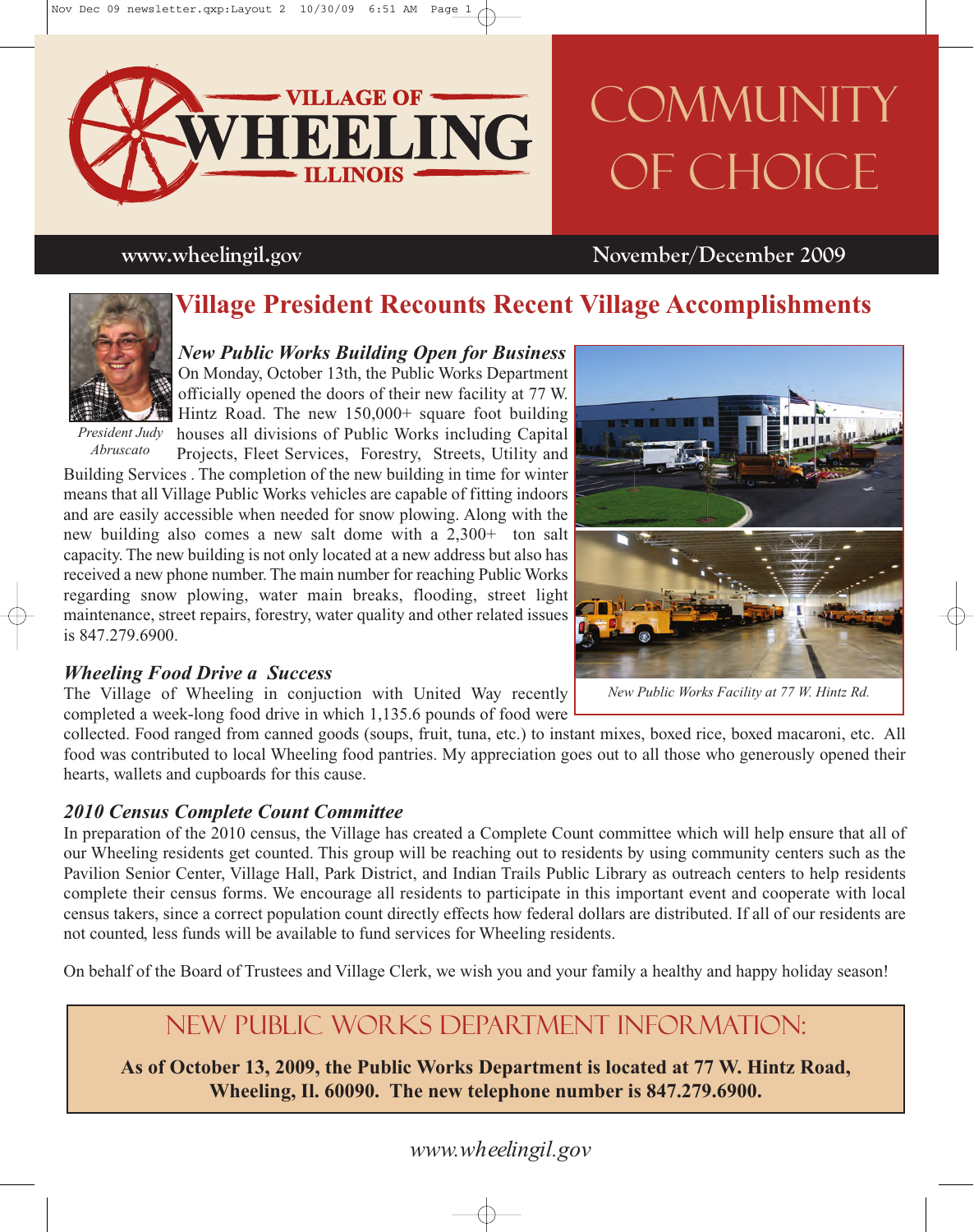## WELCOME TO WHEELING

## Village Board Highlights

*Recent Village Board Actions*

View Board meetings on Comcast Channel 17, AT&T (U-Verse) Channel 99

#### **Proclaimed**

- ■Tool King, Inc 25 Years in Wheeling
- $\mathbb{V} \& \mathbb{L}$  Enterprises 25 years in Wheeling
- Rotary Club 50th Anniversary
- **Watch all Village Board meetings as well as Plan Commission meetings on demand at www.wheelingil.gov**
- Live United Week, September 20 26, 2009
- September as National Alcohol and Drug Addiction Recovery Month

#### **Approved/Authorized**

Proposal from Pavin-Clauss Sign Company Inc. for the Purchase and Installation of a Reader Board

Site Plan - Building Appearance Approval of a Building Addition and Modifications to the Building Facade of the Police Department Building at 1 Community Boulevard Special Use to Allow Package Liquor Sales in an Existing Grocery/Convenience Store at 11 W. Dundee Road

Final Plat of Fire Station No. 24 Subdivision (known as 499 S. Milwaukee Avenue) A Grant Agreement Regarding Congregate Meals at the Wheeling Pavilion Senior **Center** 

Proposal from Camburas & Theodore for Services Related to the Design and Execution of a Design Feature at the Southwest Corner of Milwaukee Avenue and Dundee Road

Agreement with Nice Systems (formerly Dictaphone) to Upgrade the Wheeling Police Department's 911 Call Logging System

A Phase III, Construction Engineering Services Agreement for Federal Participation with Strand Associates, Inc. for the Replacement of the Hawthorne School Bridge Recertification for the Community Rating System

Amending Title 12, Chapter 12.20 of the Wheeling Municipal Code Regarding Prohibition and Removal of Nuisance Weeds, Grass, Bushes, Trees and Other Vegetation Special Use for a Carry-Out/Delivery Restaurant - 1065 Lake Cook Road, Lexington Commons Plaza

 Site Plan and Building Appearance Approval to Construct a New 6-Unit, 3-Story Apartment Building (268 7th Street)

 Amending Chapter 4.32 of the Municipal Code - "Alcoholic Liquor Dealers," Sections 4.32.080, 4.32.085 and 4.32.200 and Chapter 4.08 of the Municipal Code - "Licenses and Permits," Specifically Section 4.08.140



Judy Abruscato



Dean Argiris



Ken Brady



Bob Heer



Patrick Horcher

#### *Food mart & deli* **Brown Packaging Inc.** 466 Diens Drive *Packaging & shipping supplies*

**Welcome new Wheeling businesses!**

> **Best Value Food Mart** 820 S. Wheeling Road

**Concrete Raising of IL** 400 Mercantile Court *Concrete leveling*

**Gar's Full Service Salon** 270 McHenry Road *Beauty salon*

> **House of Bread** 1762 W. Hintz Road *Wholesale bakery*

**Mueble Ria Tercero** 23 W. Dundee Road *Retail furniture store*

**The Crack Team** 400 Mercantile Court *Foundation repair*

**Windy City Linen** 787 Glenn Avenue *Party linen rental*

**These businesses have relocated:**

**Accu-Fab Inc.** to 1550-1552 Abbott Drive

**Accurate Care, Inc.** to 350 E. Dundee Road

**RW Welding Inc.** to 1552 Abbott Drive



Lang



Vogel



**The Village of Wheeling President and Board of Trustees**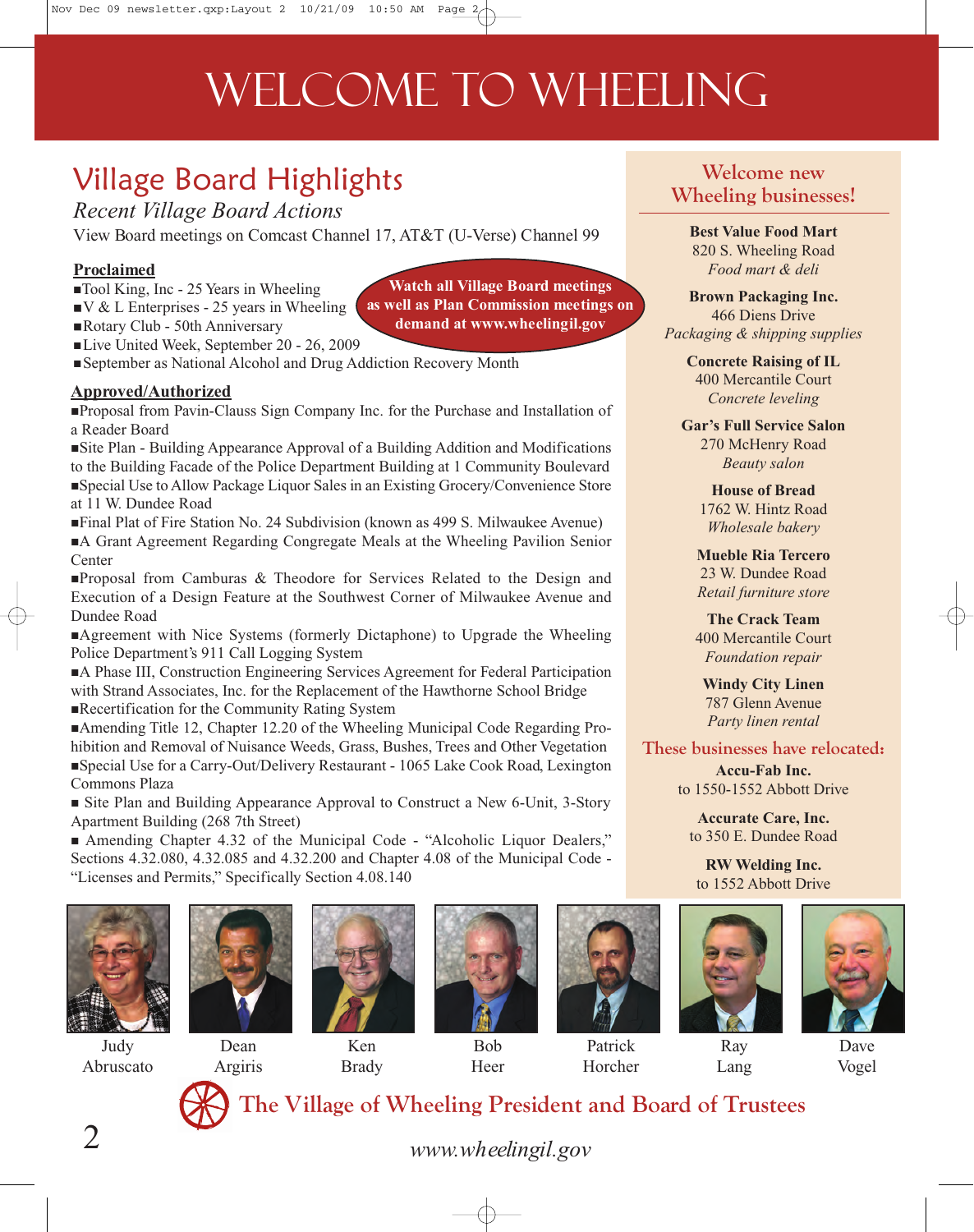## WELCOME TO WHEELING

## The Clerk's Corner



Village Clerk, Elaine Simpson

### *REMEMBER - WE ARE HERE TO HELP YOU*



Join the Village of Wheeling in ushering in the holiday season with a holiday kick off party to take place at the Village Hall, located at 2 Community Blvd., on Sunday, November 22nd at 6:00 p.m. Mr. and Mrs. Claus will be greeting children and their families in the lobby with hot chocolate and cookies to be served in the kitchen, the Wheeling High School Madrigals will

serenade residents with holiday songs and the holiday lights will be switched on to officially mark the beginning of the season. We hope to see you and your family there!

The annual Lollipop Lane sponsored by the Wheeling Historical Society will kick off on Saturday, December 5<sup>th</sup> and will go through Sunday, December 13<sup>th</sup>. This is a magical place for children and they can even have their picture taken with Santa for free. If you have never been to Lollipop Lane at Chamber Park please come this year.

When shopping for holiday gifts or food, please remember our local businesses in town. If you are looking for a particular type of business in town, you can always call the Village Hall at 847.459.2600 for help.

Happy holidays!

## Health **Happenings**



*...brought to you by the Wheeling Board of Health*

### Holiday Health Tips

The holiday season is here again! How can we avoid putting on extra weight while having a good time? The following are some holiday eating tips so that you can still look good and be healthy in January without having to deprive yourself of all the tasty treats.



Don't go hungry to a

party – we often eat faster and more when we are hungry, therefore eat a wholesome breakfast and lunch on the day to avoid overeating at the party.

Watch your portion – treat yourself to a nice drink, dessert, chocolate or sweets without guilt but always watch your portions; go for small portions. This way you can sample many different foods. Moderation is always the key.

 Make a conscious choice to limit high fat items – high fat content can be found in fried foods, cream-based soups, cheese filled casseroles, pies, processed meats such as salami and sausages, some pastries and baked goods.

 Try different versions of egg nog – traditional egg nog is usually made with egg yolk and thick cream. Find low fat egg nog recipes on line. There are several low fat egg nogs available at your grocery, you can even find soy nog!

 Try other versions of alcohol – instead of beer and cider, try dry wine or spirits with diet mixer, which have fewer calories.

 Drink plenty of water – alcohol and coffee can dehydrate your body.

 Physical activity – take a nice brisk walk with your loved ones and enjoy their company in the holiday season.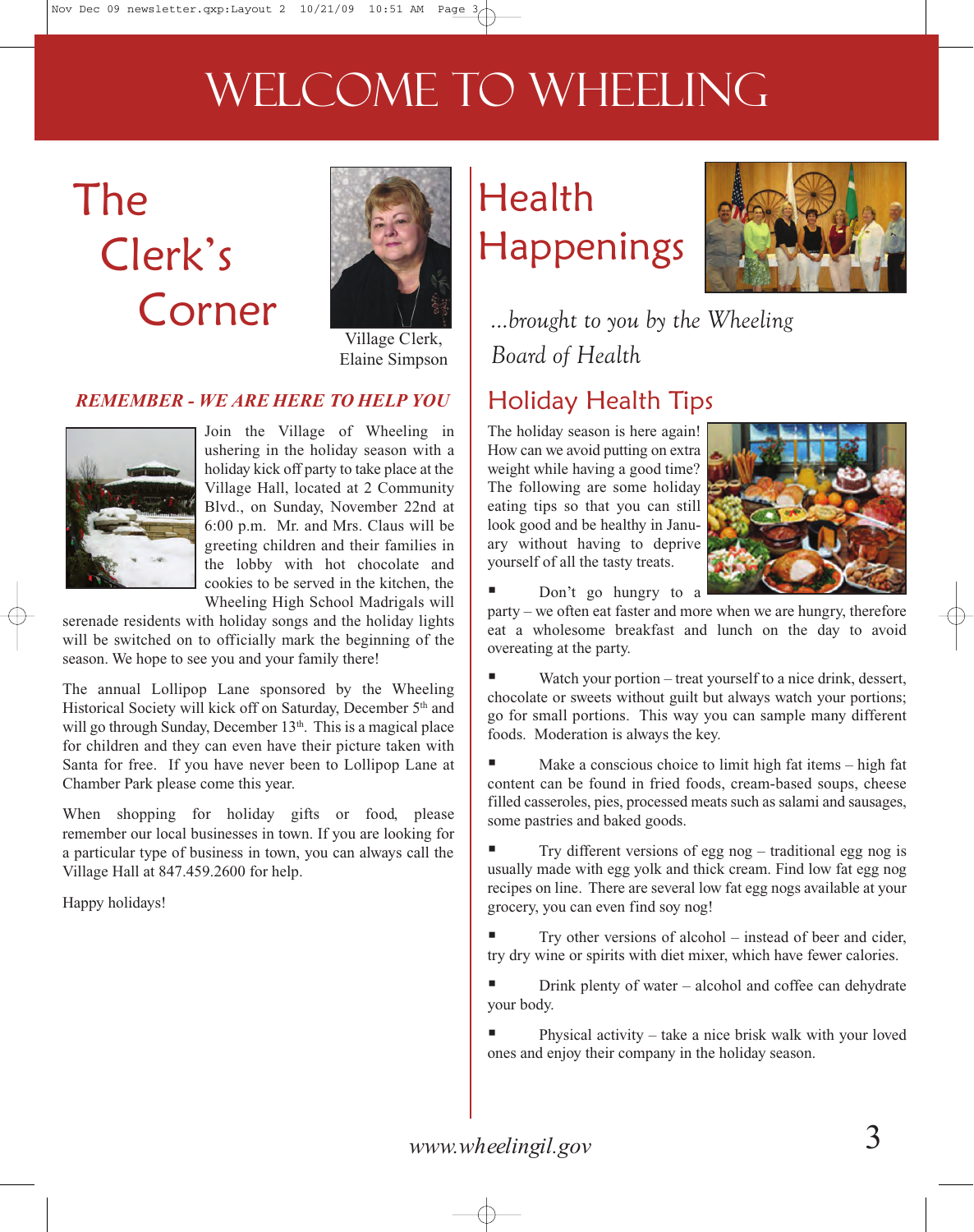## Police & Fire Departments

### Donating to the Wheeling Police Department

We receive many inquiries from residents stating they have received calls from the Wheeling Police Department soliciting donations. We do not do this. However, the union the police department membership belongs to does, and they sometimes state they are calling on our behalf when they should say they are calling on the union's behalf. Remember, the callers are "dialing for dollars" and some will bend the truth in order to make the sale and get your donation. More importantly, if you've donated in the past, they have you on a call-back list and will be less likely to take no for an answer. The best advice is to simply say "No, thank you" and hang up. If you have any questions, please contact the Crime Prevention Unit at 847.459.2994.

### We Need Your Assistance

With almost 1,500 fire hydrants in the Village, it is impossible for the Fire and Public Works Departments to clear all of them off after a major snow storm since these departments are providing other essential services to the community. Fire hydrants that are buried under the snow or blocked by piles of snow may result in the Fire Department not

being able to find them during an emergency. This causes delay in firefighting operations and can result in additional property loss or endangerment of residents. We need your help in keeping fire hydrants ready and accessible for use by the Fire Department.



-When shoveling, snow blowing, and/or snow plowing, please do not place the snow next to or around a fire hydrant. Maintain a minimum of 5 feet of clear space around all sides of the fire hydrant.

-If you have a fire hydrant in front of your home or business, please take the time to maintain the same clear space around all sides of the fire hydrant throughout the winter, as repetitive snow storms pile on the snow.

If you notice a damaged or leaking fire hydrant, please call the Public Works Department at 847.279.6900 or the Fire Department at 847.459.2662.

## Community Development department

### Building Permits Required

**The following is a list of commonly needed building permits which are issued by the Community Development Department:**

| House Addition or Remodeling                        | Plumbing Work (call to see if permit is required)        |
|-----------------------------------------------------|----------------------------------------------------------|
| <b>Shed</b>                                         | Roofing                                                  |
| Garage (new or replacement)                         | Siding                                                   |
| Central Air Conditioner (new or replacement unit)   | Satellite Dish (Low Voltage Electric permit is required) |
| Water Heater Installation (new or replacement unit) | Window or Door Replacement (if opening size will         |
| Furnace (new or replacement unit)                   | change)                                                  |
| Wood Deck                                           | Residential or Commercial Sewer or Water Repair          |
| Gazebo                                              | Concrete Stoop (new or replacement)                      |
| Swimming Pool/Spa/Hot tub                           | Sidewalks (stone/paver brick/concrete)                   |
| Fence/Dog Run                                       | Patios (new or replacement)                              |
| Alarm system (Low Voltage Electric Permit needed)   | Driveways (concrete/ paver brick/ asphalt)               |
| Fireplace (Masonry, Prefab and Ventless)            | Soil Boring/Monitoring Wells                             |
| Screened Porch/3 Season Room/Porch Enclosure        | <b>Site Alteration Permits</b>                           |
| Lawn Sprinkler System                               | Right-of-Way (Utility) Permits                           |
| Electrical Work (call to see if permit is required) | Floodplain Permits                                       |
|                                                     |                                                          |

The Community Development office is located at 2 Community Boulevard. If you have any questions on these permits or other items not listed, please call the Community Development Department at 847.459.2620. Our hours are 7:00 a.m. to 5:00 p.m. Monday thru Friday. Current adopted Village Codes with amendments can be found on our Web Site at www.wheelingil.gov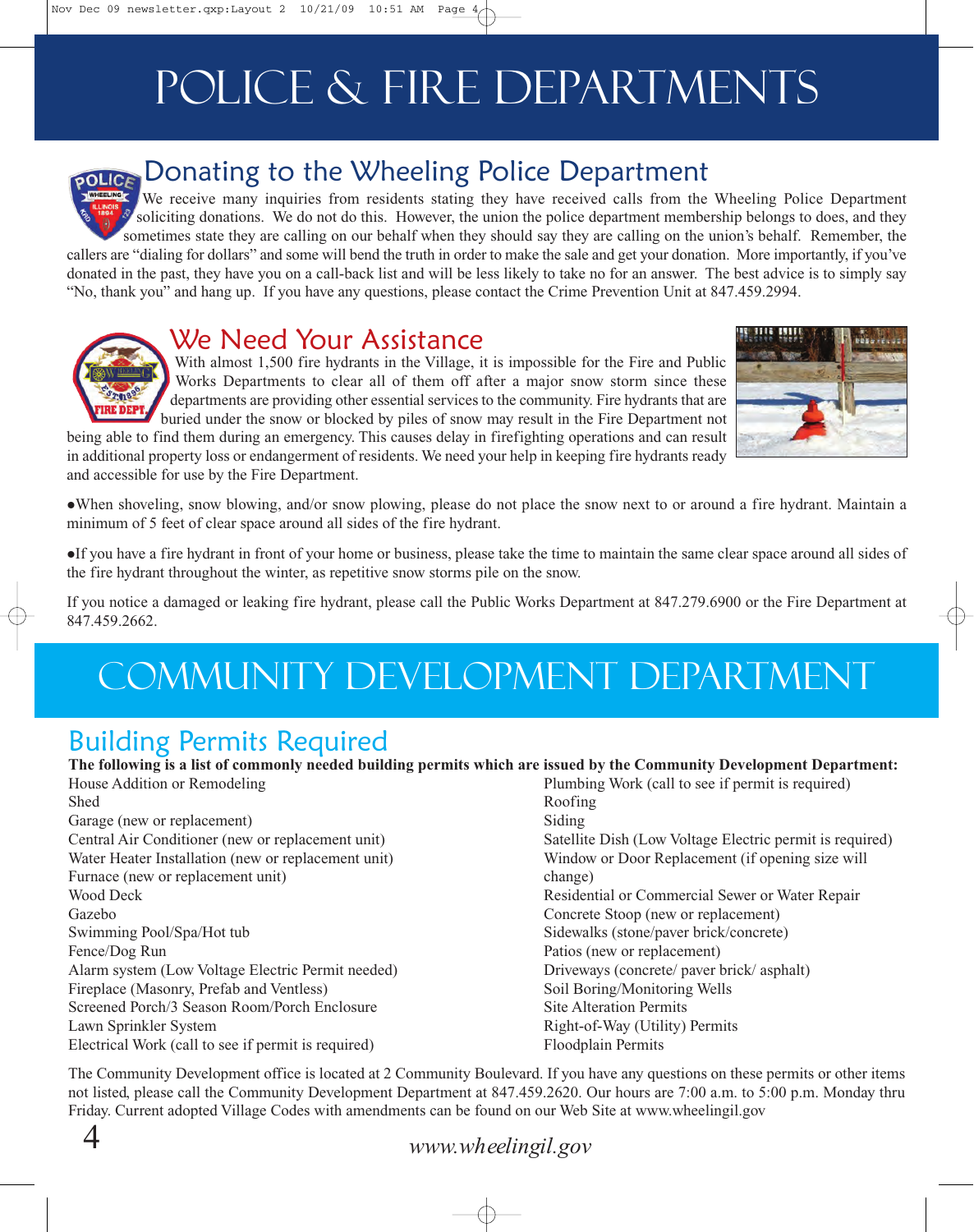## Public Works

### Protect Water Lines from Freezing

Water expands as it freezes, therefore placing great pressure on anything that contains it, such as metal or plastic pipes. Expanding water can cause pipes found in basements, crawl spaces, attics, garages and kitchen cabinets, to break. Also, pipes running against exterior walls that have little or no insulation are vulnerable to freezing. Some precautions residents can take are:



**~** Sealing cracks in doors, windows and

foundations. Small openings that consistently bring cold air can quickly freeze pipes.

**~** Opening cabinets and closets that contain water lines to allow warm air to circulate around plumbing.

**~** Allowing cold water to drip or trickle through faucets. Dripping water prevents pipes from freezing since the temperature of the water running through it is above freezing.

- **~** Checking pipe insulation periodically to make sure it is dry.
- **~** Considering installing pipe insulation.

**~** If going away during the cold weather months, residents should keep home temperatures no lower than 55F.



### Last Day for Yard Waste Collections

Yard waste will be collected until November 30th. Yard waste must be placed in biodegradable Kraft paper bags

or in a container clearly marked with a red "X". Bags and containers must not be larger than 33 gallons and must not exceed 45 pounds in weight. There is no limit to the number of paper bags or containers. Yard waste in plastic bags or cardboard boxes will not be collected.

Bundled brush is also collected as part of yard waste. Brush must be bundled with biodegradable twine or string. Bundles must not weigh over 45 pounds and must not exceed 2 feet in diameter. Individual branches/limbs must not exceed 4 feet in length and 3 inches in diameter. There is also no limit to the number of bundled brush.

### Capital Projects Updates

The *2009 MFT Street Improvement Program* has come to a successful conclusion with the contractor completing the reconstruction of Sycamore Lane, Cherrywood Drive, Anthony Road and Scott Street on schedule.

The *2009 Sidewalk Removal and Replacement Program* started in October with the replacement of approximately 37,000 sq. ft. of deteriorated public sidewalk. Areas slated for this year's program are Arlington Club, Eastchester and the Ridgefield Subdivisions. Also included are sections of Schoenbeck Road, Hintz Road, Russetwood Court and Milwaukee Avenue.

The *Phase I Buffalo Creek Streambank Stabilization Project* was substantially completed in mid-August. In July the Village applied for funding of Phase II of this project. The Village should receive a decision on the application for Phase II funding sometime early in 2010.

The *Hawthorne School Bridge Replacement Project* has received approval to begin. This project consists of 700 feet of 10' wide asphalt shared-use path with a prefabricated pedestrian truss bridge over Buffalo Creek; the path runs adjacent to the North Suburban Library System's parking lot on the south and adjacent to the Hawthorne School's parking lot on the north. The path ultimately connects Dundee Road on the south to Glendale Street on the north. Work began the first week of October with substantial completion slated for the end of November.

In addition to the projects Wheeling Public Works has been overseeing, in the recent months the Illinois Department of Transportation (IDOT) has been working on replacement of two damaged concrete bridge decks over Palatine Road adjacent to the Canadian National railroad tracks. The process has included several road closures taking place during evening hours to minimize disruption to the motoring public. This project is scheduled to be substantially completed in November 2009.

Public Works would like to thank residents for their patience during the rigorous process required to bring the annual infrastructure projects to a successful completion. If you have any questions regarding any Capital Projects please contact the Capital Projects & Design Division of Public Works at 847.279.6900 (new phone number).

### Holiday Refuse/Recycling Pick-Ups



In observance of Thanksgiving, November 26 and Christmas, December 25, refuse, recycling and landscape waste collections will be delayed by one day.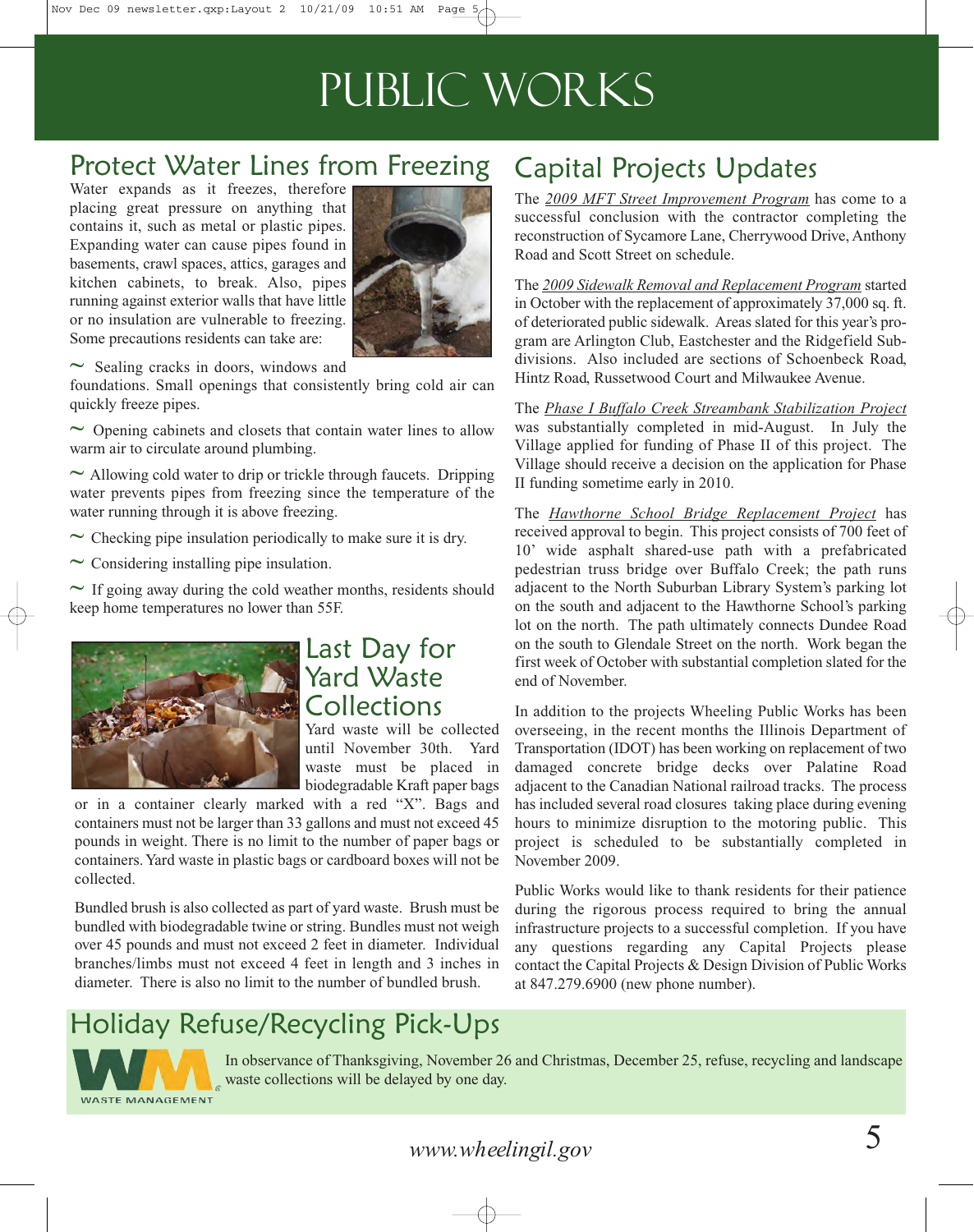## Senior Services



### **Pavilion Senior Center \* 199 N. First St. \* 847.459.2670**

*The Pavilion Senior Center in Wheeling announces the following programs to be offered to area senior citizens. Anyone 55 years or better is welcome to join the activities or volunteer services to assist or share talents with others.*

### National Memory Screening Day

**Wednesday, November 18th, 2009 Wheeling Pavilion Senior Center 199 N. First Street, Wheeling**

**Appointments available from: 9:30 a.m. - 12:00 p.m. & 1:00 p.m. - 4:00 p.m.**

**To make an appointment please call 847.459.2670 and ask for Jan Christiansen, MSW**

#### **WHO SHOULD BE SCREENED?**

Memory screenings make sense for anyone concerned about memory loss or experiencing warning signs of dementia, whose family and friends have noticed changes in them, or who believe they are at risk due to a family history of Alzheimer's disease or a related illness. Screenings also are appropriate for anyone who does not have a concern right now but who wants to establish a base line score for comparison in the future. These questions might help you decide. If you answer "yes" to any of them, you might benefit from a memory screening.

- Am I becoming more forgetful?
- Do I have trouble concentrating?
- Do I have difficulty performing familiar tasks?
- Do I have trouble recalling words or names in conversation?
- Do I sometimes forget where I am?
- Have family or friends told me that I am repeating questions or saying the same thing over and over again?
- Am I misplacing things more often?
- Have I become lost when walking or driving in a familiar neighborhood?
- Have my family or friends noticed changes in my mood, behavior, personality, or desire to do things?

*Note: A memory screening is not used to diagnose any particular illness and does not replace consultation with a qualified physician or other healthcare professional.* 

### Will you be a Sno Angel?

As we begin the holiday season full of promise and hope, helping our neighbors just seems right. With the first snowfalls of winter come challenges for some Wheeling residents to keep their sidewalks clear and avoid falls. In particular, some of Wheeling's seniors need extra help in the winter keeping their driveways and sidewalks shoveled, ice-free and safe. Sno Angels is an international campaign to be good neighbors and help seniors and other neighbors in need with snow removal this winter. All you have to do to be a Sno Angel is simply adopt a senior's driveway and sidewalk this winter and keep it clear. Watch for people in your neighborhood that could use help and ask if you can lend a hand. Care for each other this winter season!

If you or your community group would like to volunteer to help others, even outside your neighborhood, please contact the Wheeling Pavilion Senior Center at 847.459.2670 and ask to be part of the Sno Angel Snow Removal Program.

### Congregate Dining at the Pavilion!

The Wheeling Pavilion Senior Center hosts a congregate dining program for older adults 60 years and better. The program highlights the diversity of Wheeling by offering a variety of ethnic favorites as well as American standards. Services and information will be available in many languages including Spanish, Russian, Polish, Korean, and others as needed. A nutritionally balanced lunch will be served Monday, Wednesday, and Friday from 11:30 a.m. until 1:00 p.m. to registered participants. Social activities and informational programs will be a part of this program as well. Each participant receives written information regarding the cost of the meal and has the opportunity to contribute to part or all of the cost of the meal. This program runs from October 2009 through September 2010. Funds for this program are provided through an award from AgeOptions under the American Recovery and Reinvestment Act, through the Illinois Department on Aging and Federal Administration on Aging. For more information regarding how to register or volunteer, please contact the Wheeling Pavilion Senior Center at 847.459.2670 and ask for Shari.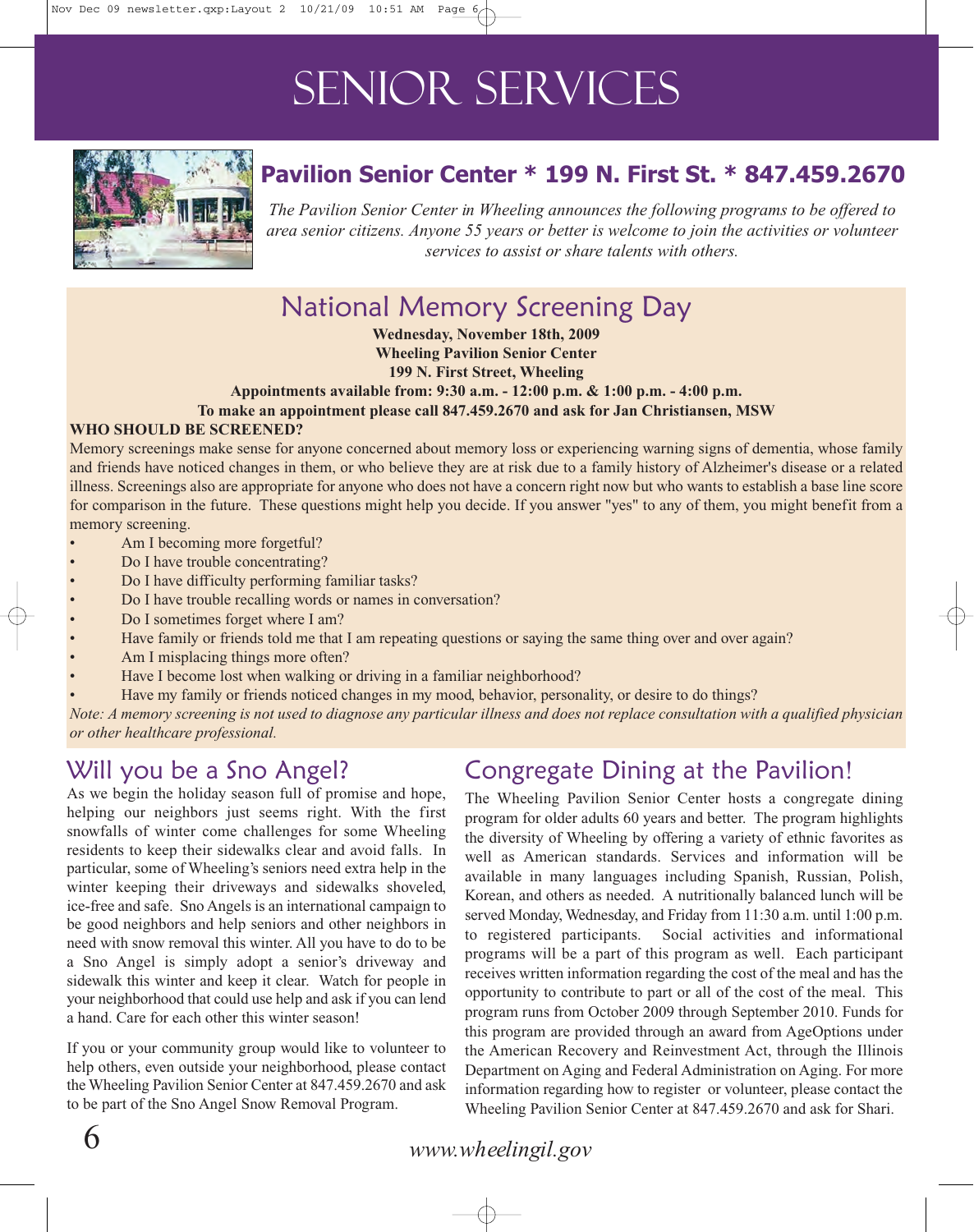## News You Can Use

### Jon Sfondilis takes over as Acting Village Manager



With the recent departure of former Village Manager, J. Mark Rooney, the Village Board has appointed Jon Sfondilis to the role of Acting Village Manager. Jon steps into the position with 17 years of experience working at Wheeling, with the last 3 of those years working directly under Mark Rooney as the Assistant Village Manager. For the interim, Sfondilis will take on all Village Manager responsibilities until the Board makes a determination concerning the position at a later date. Community Development Director Mark Janeck has been named Acting Assistant Village Manager for the interim as well.

*Acting Village Manager Jon Sfondilis pictured to the left.* 

### Wheeling Resident Honored



Police volunteer George Hieber was honored with the Illinois TRIAD Senior Volunteer of the Year Award. The award ceremony took place at the Illinois TRIAD annual conference on September 24th in Bradley, IL. The Illinois TRIAD, which consists of a partnership between the National Sheriff's Association, the International Association of the Chiefs of Police and the American Association of Retired Persons, aims to prevent crime and raise awareness of crime against senior citizens.

*Pictured from left to right are: Director of Senior Services Shari Huizar; Estelle Hieber; Illinois TRIAD Chairman Jeff Hoffman; George Hieber; Officer Scott Laverd; Commander John Teevans; Commander Pete Panagakis.*

### Changes to Garage Sale Ordinance

The Village Board has recently approved amendments to Chapter 4.60 of the Wheeling Municipal Code concerning garage sales on residential property. The Village still does not require a permit or fee to conduct a garage sale but has limited the number of garage sales that can be held on a single residential property per year. When hosting a garage sale, please be aware of the following Village rules:

-No Village permit shall be required for a garage sale.

•Garage sales shall be permitted for three consecutive days between 8:00 a.m. and sunset of each day. Not more than three garage sales shall be conducted on the same premises within any calendar year or by the same person(s) within any calendar year.

-It is unlawful for any person to use the public sidewalk or public right-of-way for the purpose of a garage sale or to display personal property for such sale.

-The Village of Wheeling Municipal code prohibits placing signs on utility poles, fences, trees, streetlights, or traffic signals.

•Garage sale and yard sale signs are permitted in the public right-of-way on the day of sale only, from Thursday at 7:00 a.m. to Sunday at 6:00 p.m., provided that the sign is not more than three square feet in size and is mounted no higher than three feet above grade.

-Improperly posted signs will be removed.

-Please remove all signs promptly after the sale.

### Caring for Trees in the Fall & Winter Months

Public Works would like to remind residents that when leaves have dropped in the fall it is a great time to have trees trimmed. Fall and winter seasons make it is easier for Arborists to observe the structure and architecture of trees. Problems, like weak branch attachments or insect damage, are not always as visible through dense foliage. Winter tree



trimming can also avoid enhancing some serious disease and insect problems that are active and spread easily during the growing seasons of spring and summer. Proper tree trimming can reduce the potential for loss of limbs or tree failure from seasonal storms. Residents can still mulch in the fall and winter. Mulch retains soil moisture, soil temperature and improves soil nutrient levels. The general recommended mulching depth is 2 to 4 inches. Mulch, however, should not be piled around the base of trees as it can lead to insect and disease problems. A final note, the Village of Wheeling's Forestry Division will assist residents in the removal of limbs damaged by area-wide severe winds and/or wet snow storms. Residents are required to stack the limbs at the curb and notify Public Works 847.279.6900 for a collection.